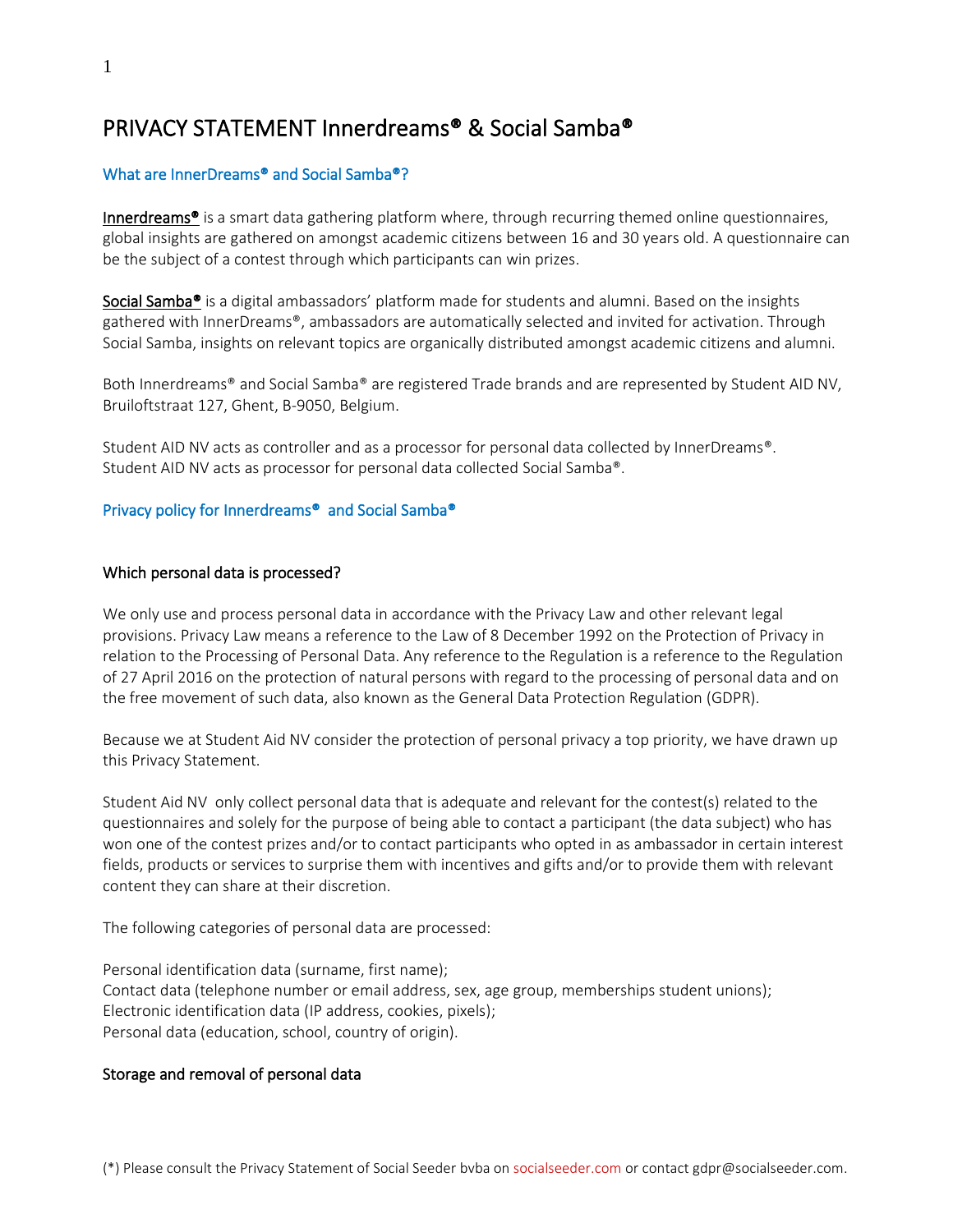All personal data of Innerdreams® participants is stored in a database controlled by Student Aid NV, B-9050 Ghent, Bruilofstraat 127. The database is hosted in a data center located in the EU.

Personal data of ambassadors of Social Samba® will be forwarded, by consent of the participant, to an external platform, Social Seeder(\*) represented by Social Seeder bvba, Schaarbeeklei 647, Vilvoorde, B-1800, Belgium.

Every contest has an end date as mentioned in the Contest Rules (accessible at the start of each questionnaire).

Personal data of participants to a contest related to a questionnaire will be deleted from our database as soon as the contest ends, unless participants are prize winners or participants opted in for the Social Samba ambassador's platform.

Personal data of prize winners will be removed from our database after all prizes have been redeemed. In case prize winners haven't showed up to claim their prizes within 6 months after the end of a contest, all personal data of the prize winners will be deleted.

When opted in for the Social Samba ambassador's platform, personal data is removed from our database after the data is pushed to the external Social Seeder(\*) platform.

We will timely remove and destroy irrelevant data. Personal data will be stored only to be able to provide and offer our services and/or as required by law.

# Rights of participants

In compliance with GDPR regulation Article 13, paragraph 2b, any data subject has the right to request rectification or erasure of personal data or restriction of processing concerning the data subject or to object to processing as well as the right to data portability.

To exercise the above-mentioned rights, participants/data subjects must contact Student Aid by e-mail <questions@guidata.info> or by letter at Student Aid NV, B-9050 Ghent, Bruiloftstraat 127, Belgium.

Participants requesting the erasure of their personal data will no longer be eligible to win prizes nor will they be able to join the Social Samba ambassadors' platform.

In accordance with GDPR regulation Article 13, paragraph 2d, data subjects have the right to file a complaint to a supervisory authority.